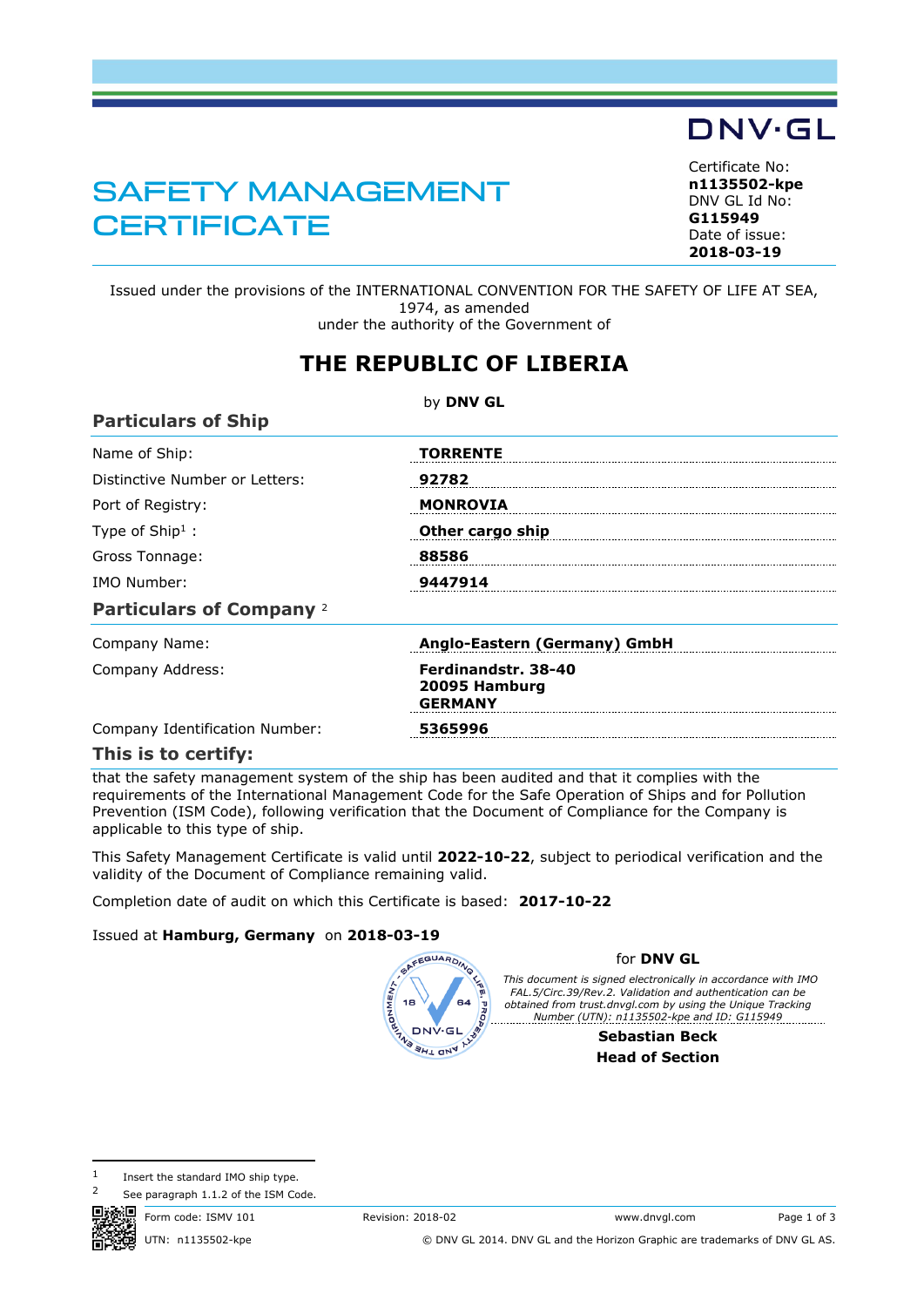Certificate No: **[n1135502-kpe](#page-0-1)** Date of issue: **[2018-03-19](#page-0-0)**

| <b>Endorsement for intermediate verification</b>                 |                                                                                                                                                                                                                 |
|------------------------------------------------------------------|-----------------------------------------------------------------------------------------------------------------------------------------------------------------------------------------------------------------|
| THIS IS TO CERTIFY:<br>ISM Code.                                 | that at the periodical verification in accordance wtih regulation IX/6.1 of the Convention and paragraph<br>13.8 of the ISM Code, the safety management system was found to comply with the requirements of the |
| <b>Intermediate Verification</b><br>(to be completed between the |                                                                                                                                                                                                                 |
| Stamp                                                            | Auditor, DNV GL                                                                                                                                                                                                 |
|                                                                  |                                                                                                                                                                                                                 |
| <b>Additional verification (if required)</b>                     | AV                                                                                                                                                                                                              |
| Additional verification*:                                        |                                                                                                                                                                                                                 |
|                                                                  |                                                                                                                                                                                                                 |
| Stamp                                                            | Auditor, DNV GL 2014 2014 2015 2016 2021 2022 2023 2024 2024 2024 2024 2025 2026 2027 2028 2021 2022 2023 2024                                                                                                  |
| Additional verification*:                                        |                                                                                                                                                                                                                 |
|                                                                  |                                                                                                                                                                                                                 |
| Stamp                                                            | <u>Auditor, DNV GL Auditor, NV GL Auditor</u>                                                                                                                                                                   |
| Additional verification*:                                        |                                                                                                                                                                                                                 |
|                                                                  |                                                                                                                                                                                                                 |
| Stamp                                                            | Auditor, DNV GL<br>* If applicable. Reference is made to the relevant provisions of section 4.3 "Initial Verification" of the Revised Guidelines on                                                             |
| A.1071(28).                                                      | Implementation of the International Safety Management (ISM) Code by Administrations adopted by the Organization by resolution                                                                                   |
| 13.13 of the ISM Code applies                                    | Endorsement where the renewal verification has been completed and part B<br>ERC                                                                                                                                 |
| until                                                            | The ship complies with the relevant provisions of part B of the ISM Code, and the<br>Certificate should, in accordance with part B 13.13 of the ISM Code, be accepted as valid                                  |
|                                                                  | Date:                                                                                                                                                                                                           |
|                                                                  |                                                                                                                                                                                                                 |
|                                                                  |                                                                                                                                                                                                                 |
| Stamp                                                            | Auditor, DNV GL                                                                                                                                                                                                 |